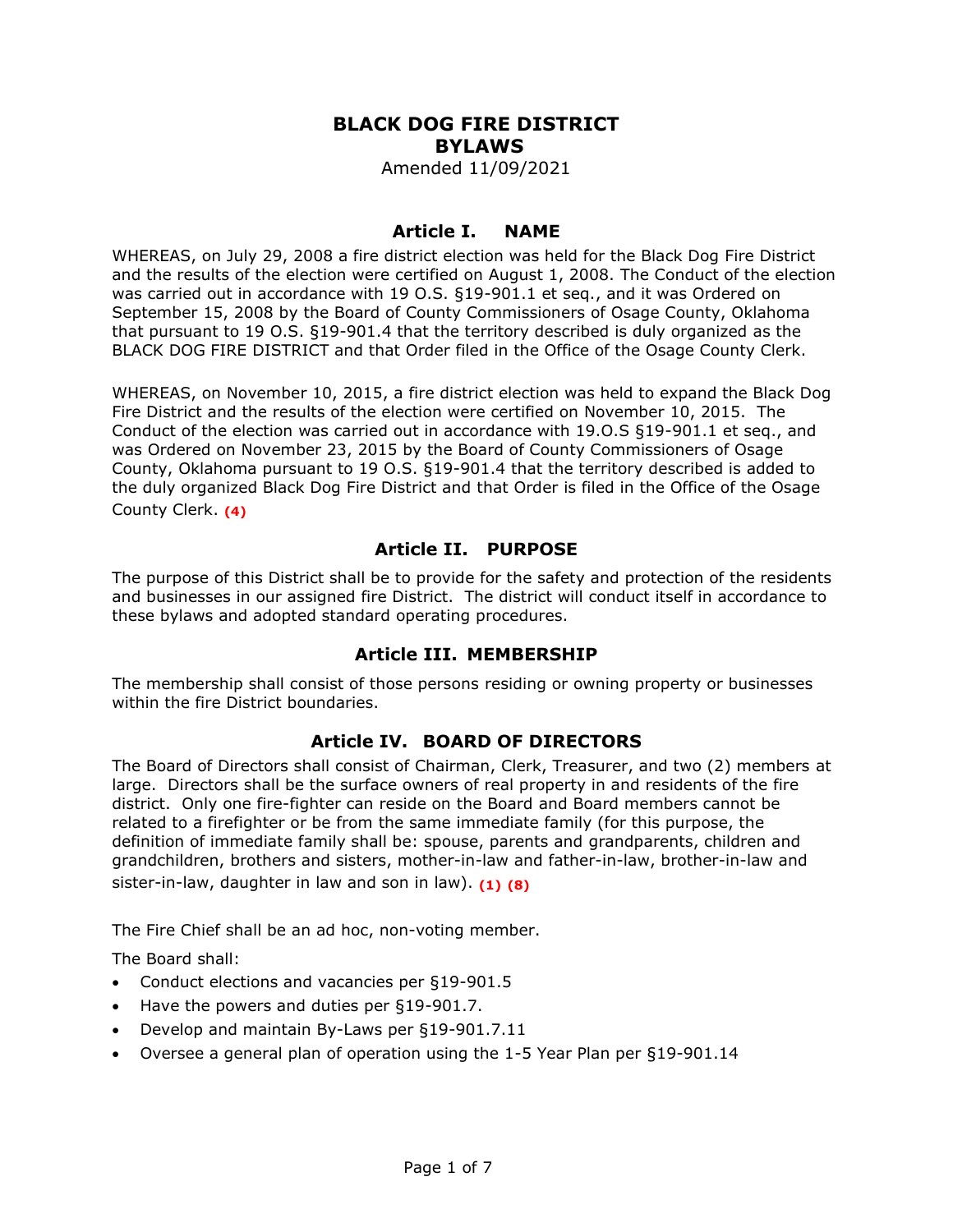**Chairman:** The Chairman shall preside over all business affairs of the District, State Statute §19.

**Clerk:** The Clerk shall:

- Maintain a permanent file of minutes and reports of all business meetings conducted by the district and present the minutes and activities of the district at each monthly meeting
- Review the annual tax roll submitted by the County Assessor which reflects the fire protection appraisal record per §19-901.11
- Coordinate with the provider of Workers Compensation changes to the firefighter roster when informed by the Fire Chief
- Coordinate with the provider of Vehicle & General Liability insurance changes to the Team Member listing and Vehicles
- Coordinate with the provider of Building & Contents and Auto Physical Damage Insurance any changes to the assets covered
- Coordinate with the provider of Firefighters Pension and Retirement Plan any changes to the list of members when informed by the Fire Chief **(9)**
- **Treasurer:** The Treasurer shall:
- Be bonded per §19-901.6
- Collect all monies due the district and have custody of the funds in his/her possession belonging to the district. Those funds shall be deposited in a chartered bank with the account being in the name of the district.
- All payouts will be by Black Dog Fire Association Check or Bank VISA Check Card **14**
- Maintain true and accurate record of all receipts and disbursements
- Provide a financial statement at the monthly Board meetings
- Oversee the annual financial statement process, §19-901.36
- Oversee the annual budget process, §19-901.7.9 and §19901.37 The 1-5 Year Plan will be used to prioritize projects. Any non-budget item of a nonemergency nature shall be presented to the Board of Directors for discussion and approval. The Board of Directors shall approve emergency situations in a prudent and business-like manner.
- Coordinate the filing of tax returns required by the IRS and sales tax exemption for the State of Oklahoma **(16)**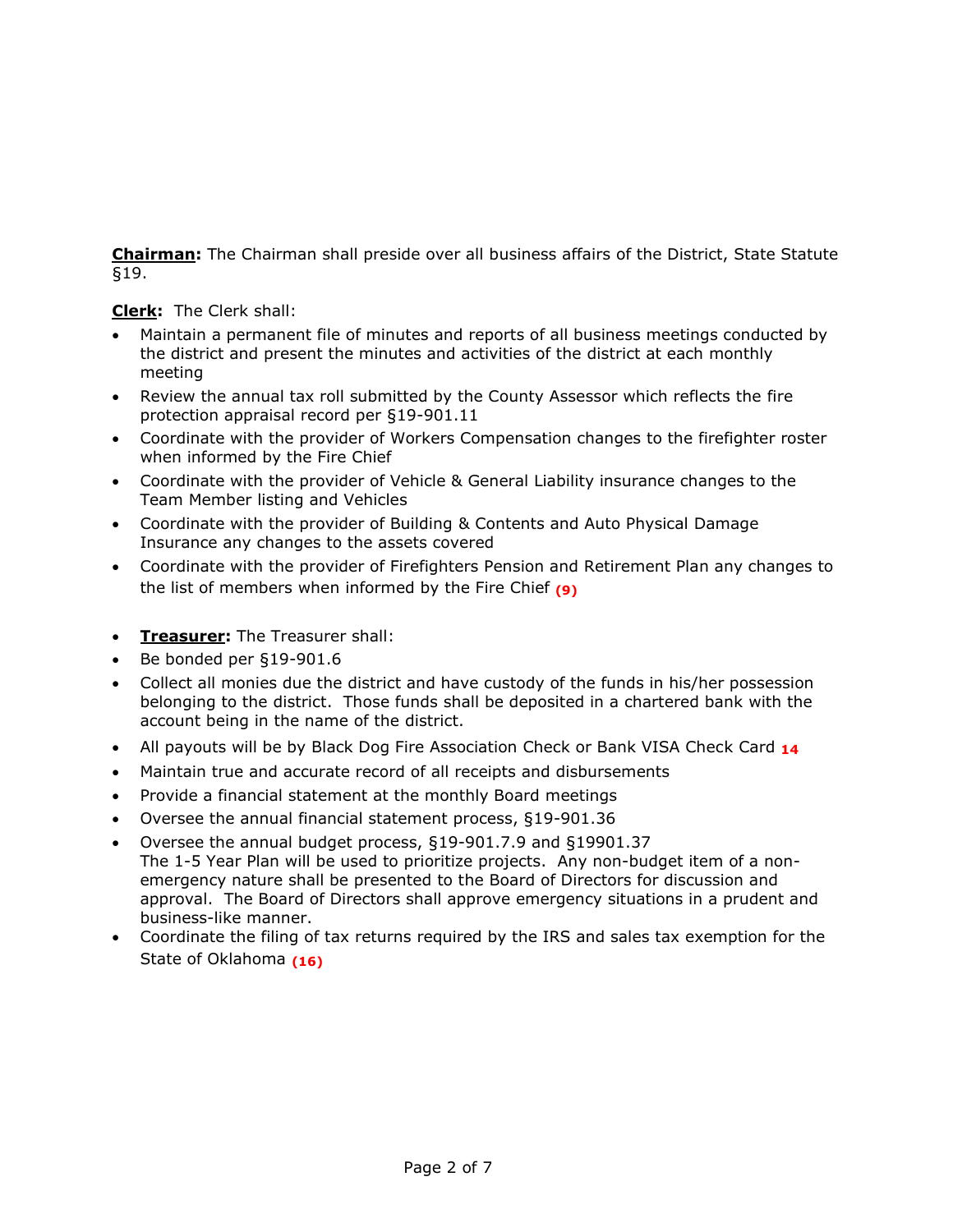## **Article V. FIREFIGHTERS**

**Firefighters**: An applicant of the participating fire department of the Oklahoma Firefighters Pension and Retirement System shall meet the membership requirements of the Oklahoma Firefighters Pension and Retirement System.

A new firefighter shall be immediately enrolled in Workers Compensation.

A new firefighter shall be on probation as stated in Standard Operating Procedures and the majority of the firefighters must approve the new member upon completion of the probation period. Upon acceptance a new firefighter shall be enrolled as a member of the Oklahoma Firefighters Pension and Retirement System at the expense of the department. **(6)**

All volunteer firefighters are required, when notified, to respond to fire alarms and other emergencies and to be present at all regular meetings, special called meetings and schooling presented for the benefit of the firefighters. There shall be at least one regular training meeting each month. In regards to off-sight training, after submitting their certificate to the Board, firefighters will be reimbursed for the cost of travel, special training material, exams, qualification, etc. The Chief will submit estimated training expenses prior to development of the next year's budget. **(11)**

Any volunteer firefighter refusing to attend training classes will be dropped from the fire department rolls. Any volunteer firefighter with two unexcused absences in a period of three (3) months will be dropped from the fire department rolls.

Volunteer firefighters leaving the boundaries of the department for an extended period of time will be required to notify the fire chief.

Any volunteer member of the fire department shall be dropped from the fire department rolls for the following offenses:

- Conduct unbecoming a firefighter
- Any act of insubordination
- Neglect of duty
- Any violation of rules and regulations governing the fire department, or conviction of a felony

**Firefighter Officers**: The officers of the firefighters shall be elected by the firefighters, and may consist of a Fire Chief, Assistant Fire Chief, Captain, Lieutenant, and any other officers deemed necessary by the firefighters.

It is the duty of these officers to coordinate or conduct the training of the volunteer firefighters and to serve the district in a professional and business-like manner.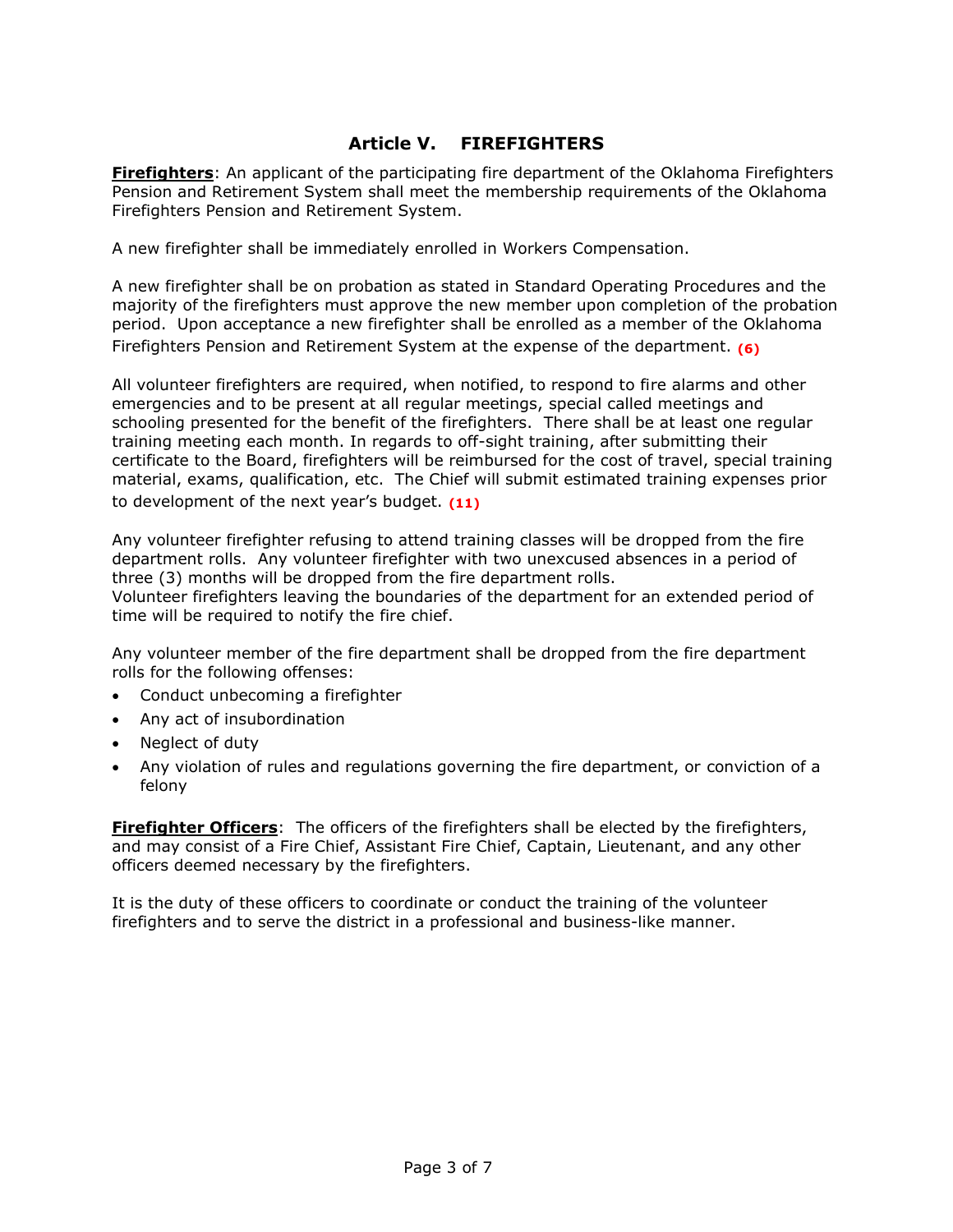**Fire Chief**: The Fire Chief shall:

- Be at the head of the department, subject to the laws of the State of Oklahoma, rules of the board of directors, and the rules and regulations herein adopted
- Be held responsible for the general condition and efficiency of the department, the training of members, and the performance of all other duties imposed upon him or her by law or the board of directors
- Oversee development and continuation of a Standard Operating Procedure (SOP) which outlines the responsibilities and procedures of the firefighters for emergency situations and day to day operations for the fire district. Make certain all firefighters are kept current on SOP's.
- Oversee continuation of the 1-5 Year Plan which serves as a long-term plan and method to seek funding for out of the ordinary expenditures and special projects for the fire district
- Ensure firefighting equipment, personal protective equipment, and fire station is safe, operational, and considered fire ready. The Fire Chief is granted authority to proceed with repair or replacement of existing equipment for expenses considered ordinary and \$1,500 or less without Board of Directors approval. For out of ordinary expenditures or expenses greater than \$1,500, the Fire Chief shall obtain prior approval by notifying the Chairman of the Board of Directors who will obtain Board of Directors approval. A summary of expenditures shall be provided to the Treasurer by the Friday prior to the monthly Board meeting and will be reviewed at the subsequent Board of Directors meeting. **(2) (15)**
- Will submit estimated training expenses prior to development of the next year's budget
- Maintain a current firefighter roster and provide the roster to the Clerk for Workers Compensation Insurance and Firefighters Pension and Retirement **(10)**
- Keep current on ISO recertification requirements

#### **Assistant Fire Chief**: The Assistant Fire Chief shall:

- Asist the Fire Chief and in the absence of the fire chief shall command the department and be held responsible therefore in all aspects with the full powers and responsibilities of the fire chief
- Provide a leadership role to firefighters
- Maintain records and SOP (**12)**

## **Article VI. REVENUES**

The district's revenues shall be derived from county tax base, grants, donations, and fund raisers. The Board of Directors shall approve all fund-raising activities. A member of the Board of Directors shall receipt all non-cash donations.

#### **Article VII. ANNUAL BUDGET**

An annual budget will be prepared following existing laws pertaining to the budget process such as public notices, public hearings, protest periods and filing requirements in the same manner as they apply to other forms of government in Oklahoma (§19-901.7.9).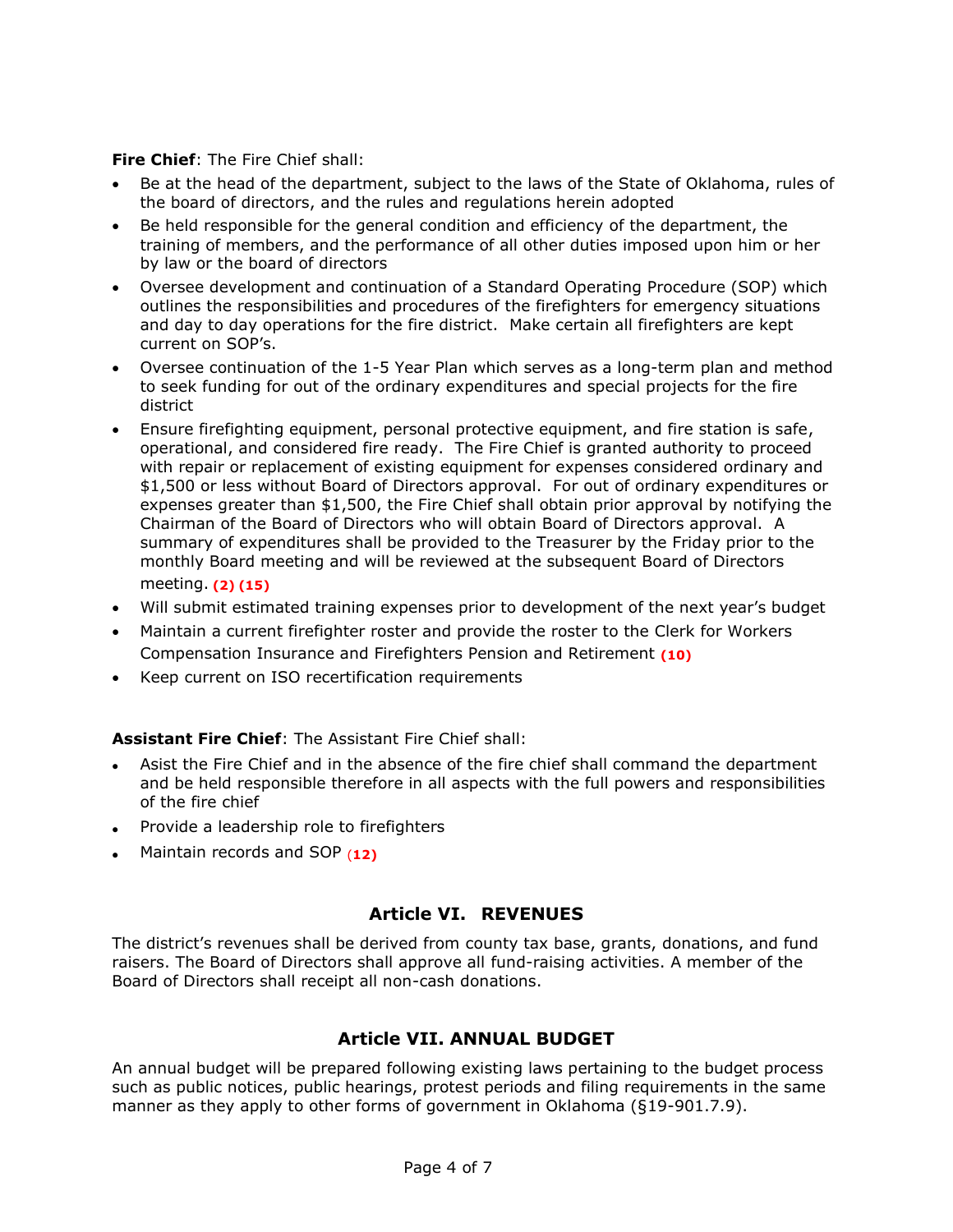At least thirty (30) days prior to the beginning of each fiscal year, a budget for each fund of the district for which a budget is required shall be completed by the board. Each budget shall provide a complete financial plan for the budget year. The budget format shall be as prescribed by the State Auditor or Inspector (more §19-901.37).

#### **Article VIII. AMENDMENTS**

All proposed amendments of these bylaws shall be presented in writing at a regular monthly Board meeting and the amendment must receive a majority vote of a quorum.

#### **Article IX. COMMITTEES**

The Board of Directors shall appoint other committees as deemed necessary*.*

## **Article X. MEETINGS**

The Board of Directors shall meet monthly to conduct the business of the district. The monthly meeting is open to the public. Robert's Rules of Order shall prevail in any and all meetings of the district.

Three fifths *(3/5)* of the members of the Board of Directors shall constitute a quorum.

Members wishing to address the Board shall provide a written description of their agenda item to the Chairman forty-eight (48) hours prior to the monthly Board of Directors' meeting. During the meeting, when granted the floor, the member has two (2) minutes to make their presentation. The Board may table the subject until a later date.

The order of business at the monthly membership meeting shall be:

- A. Call to Order
- B. Roll Call (or sign-in)
- C. Reading of the Secretary's Minutes
- D. Treasurer's Report
- E. Fire Chief's Report
- H. Old Business
- I. New Business
- J. Adjourn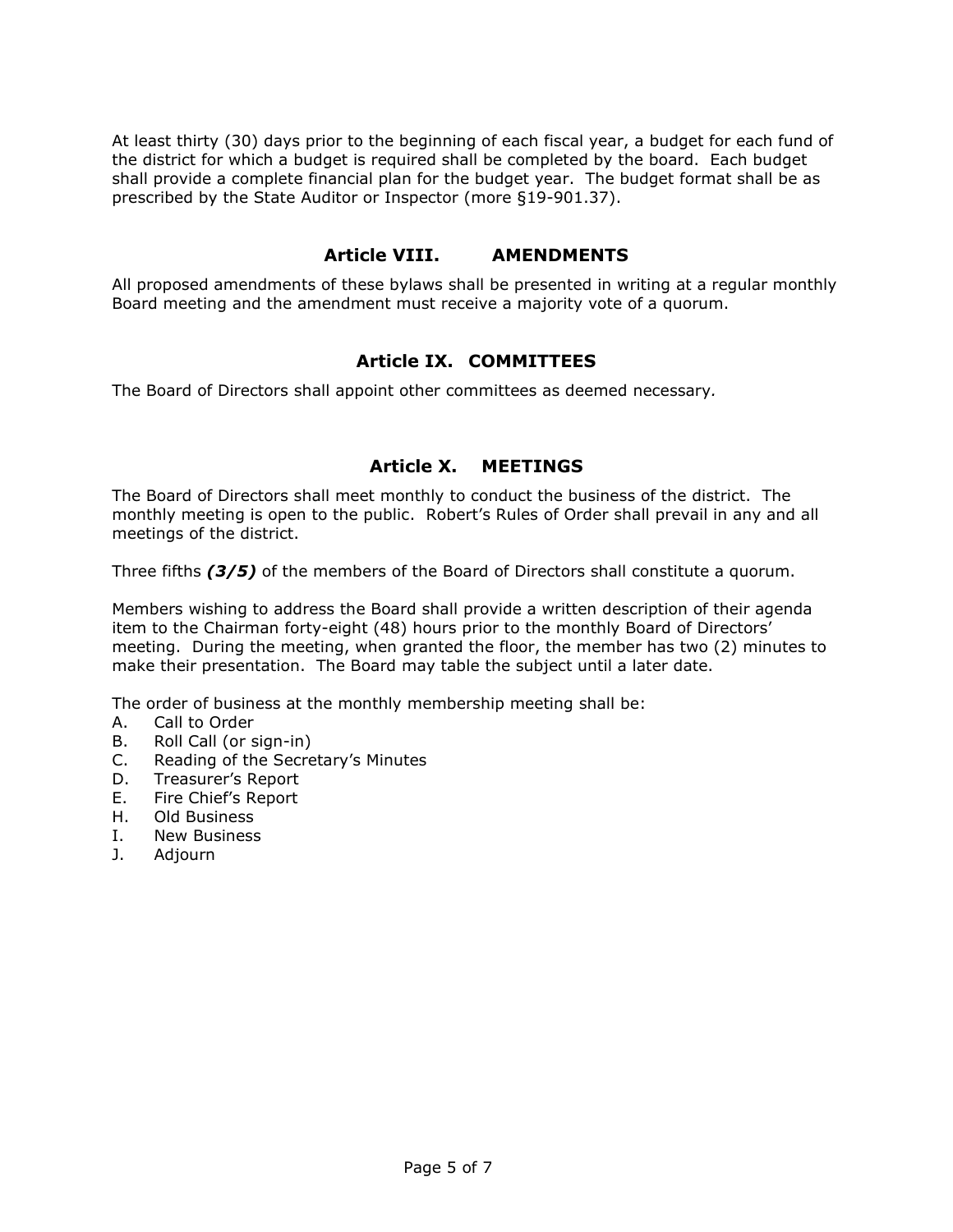## **Article XI. INSURANCE**

The District shall insure all vehicles for liability.

## **Article XII. ASSISTED AND UNASSISTED BURNS**

**Assisted Burns:** Black Dog Fire Department may at their discretion and availability conduct a controlled burn. Donations for assisted burns are acceptable and goes towards expenses related to the assisted burn.

**Unassisted Burns:** To prevent the Fire Department from making unnecessary fire runs it is requested that the property owner notify the Fire Department (425-3200) with name and location before starting an unassisted fire.

You must be legally entitled to burn the property as an owner, authorized tenant or agent of the owner/authorized tenant. Statutory Reference: O.S. Title 2 § 16-25. You must provide adequate fire lines, sufficient manpower and firefighting equipment to contain your fires to the property you are authorized to burn and stay with the fire until it is extinguished.

**(3) (5) (7)**

#### **ARTICLE XIII. POLICIES AND PROCEDURES**

Black Dog Fire Department shall develop and maintain the following:

Document **Example 2** Construction Responsibility **Frequency** Frequency

Standard Operating Procedures Chief & Assistant Chief Annual Equipment Inventory Chief & Assistant Chief Annual Procurement & Expenditures Policy Board of Directors As Required Records Retention Policy **Board of Directors** As Required

**(13)**